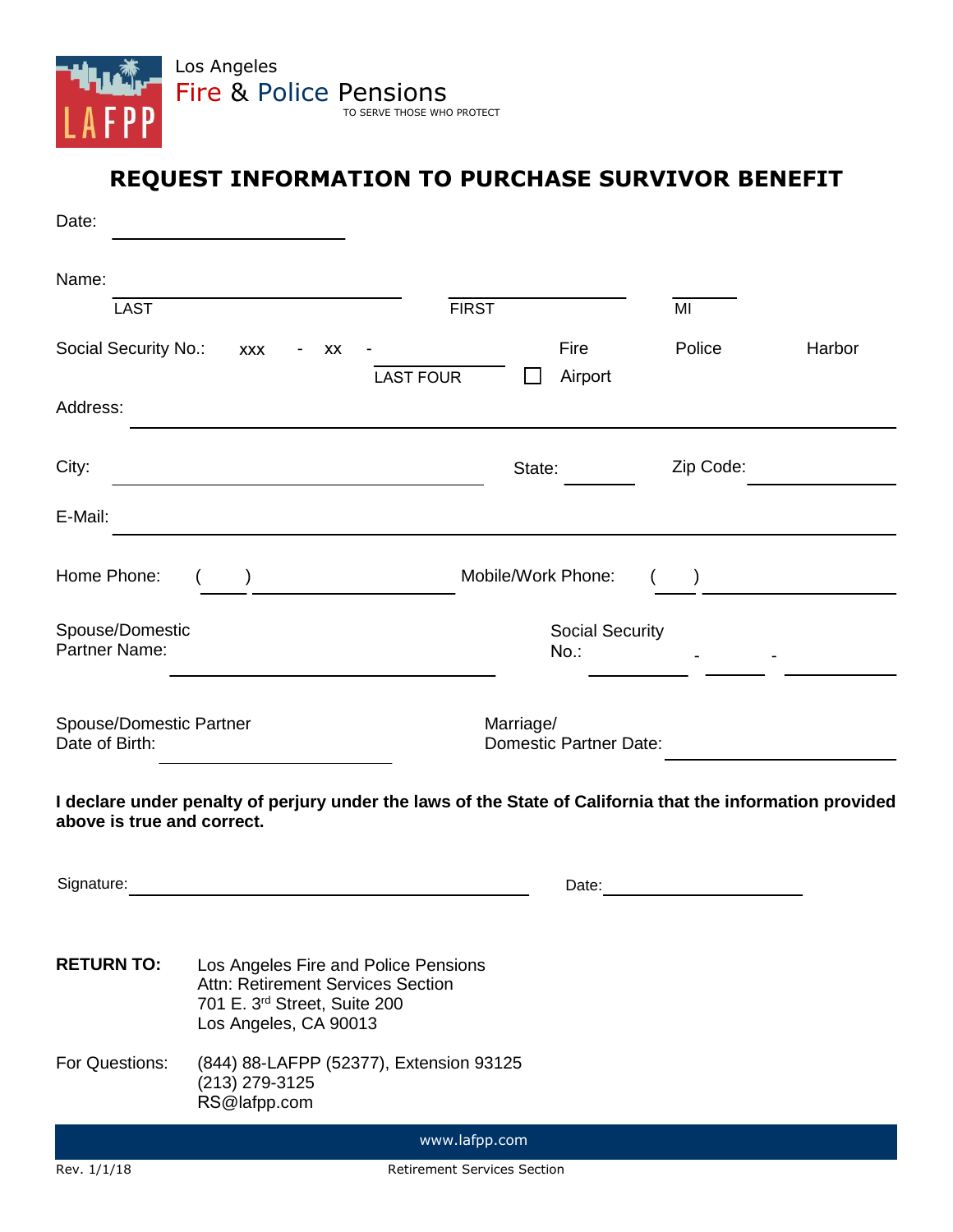

## **CHARTER SECTION 1236. SURVIVOR BENEFIT PURCHASE PROGRAM FOR RETIREES.**

A Retired Plan Member may elect, after retirement, to provide a survivor benefit to a spouse or domestic partner subject to the following:

**(a) Member to Pay Full Cost.** The Retired Plan Member shall pay the full actuarially determined cost of the survivor benefit through an actuarial reduction in his or her monthly pension benefit.

**(b) Vesting Requirement.** The right to benefits under this program shall not vest until the Retired Plan Member survives at least one year from the date he or she makes an election to provide this benefit, unless the Board shall determine by a preponderance of the evidence that the Retired Plan Member's death was accidental.

If the right to benefits has not vested before the date of the Retired Plan Member's death and the accidental death exception does not apply, then no survivor benefit shall be provided by the Plan and the amount by which the Retired Plan Member's monthly benefits were reduced after making this election shall be paid as a lump sum to the spouse or domestic partner, provided that if the spouse or domestic partner has predeceased the member, the lump sum shall be paid to the member's estate.

**(c) Only One Election Allowed.** In order to minimize administrative costs to the Plan, a Retired Plan Member may only exercise this election once. The Retired Plan Member's election shall not apply to any interest in his or her pension benefit awarded by the court to another person, but only to the interest retained by the Retired Plan Member. The election may only be made to provide a benefit for a spouse or domestic partner who is not already qualified to receive a benefit from the Plan upon the Retired Plan Member's death. For purposes of this section, a domestic partnership must either be filed with the Plan or the California Secretary of State or be recognized as a valid domestic partnership in this state based upon the provisions of Section 299.2 of the Family Code or any successor provisions.

**(d) Irrevocable Election.** Once an election is made, it is irrevocable. The Retired Plan Member's monthly pension benefits will be permanently reduced and will not increase if the spouse or domestic partner predeceases the Retired Plan Member or if their marriage or domestic partnership is otherwise terminated.

**(e) Survivor Benefit.** The benefit authorized by this section consists of a percentage continuation of the Retired Plan Member's monthly pension benefit payable to the surviving spouse or domestic partner of the Retired Plan Member for the survivor's lifetime. In order to be eligible to receive the survivor benefit provided by this section, the survivor must be either the spouse or domestic partner of the Retired Plan Member at the time he or she elected to provide this benefit and at the time of his or her death. A survivor receiving a benefit under this section shall not be eligible for a health subsidy from the Plan. The payment of a survivor benefit provided by this section does not impact the payment of other survivor benefits from the Plan.